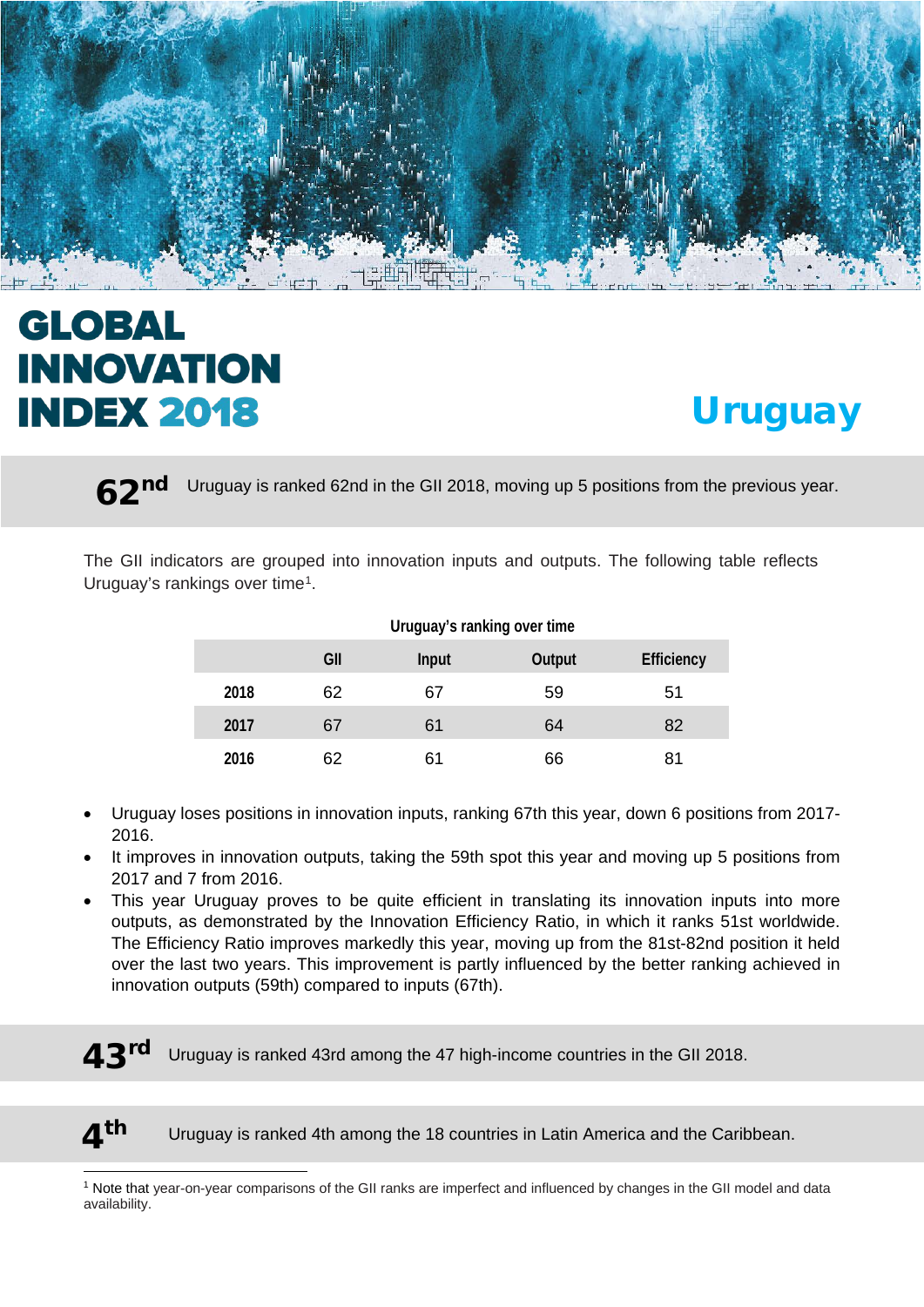### **Benchmarking Uruguay to other high-income countries and the Latin America and the Caribbean region**



#### Uruguay's scores by area

#### **High-income countries**

Uruguay scores below the average of the high-income group in all 7 GII areas.

#### **Latin America and the Caribbean region**

Compared to other countries in the Latin America and the Caribbean region, Uruguay performs above average in 5 of the 7 GII areas: **Institutions, Human Capital & Research, Infrastructure, Knowledge & Technology Outputs,** and **Creative Outputs**.

← Uruguay ← - Income group average • · · Regional average + - - Top 10

## **Uruguay's innovation profile**

#### **Strengths**

- Uruguay presents most of its comparative strengths on the **innovation input** side, and especially in the area **Infrastructure** (42nd).
- **Infrastructure** (42nd) is the top-ranked GII area for Uruguay. Here the country shows particularly strong performance in two of its three components: *Information & communication technologies - ICTs* (33rd) and *Ecological sustainability* (34th). At the indicator level, four of the seven indicators that belong to these two areas present strong ranks. These are *ICT use* (31st), *Government's online service* (28th), *GDP per unit of energy use* (19th), and *ISO 14001 environmental certificates* (30th).
- Other strong indicators on the input side are found in the following areas.
- In **Institutions** (42nd), Uruguay performs strongly in the indicator *Political stability & safety*, where it ranks 9th worldwide.
- In **Human Capital & Research** (72nd), Uruguay demonstrates GII strength in the indicator *School life expectancy* (34th).
- Finally, the indicator *Firms offering formal training* (22nd) is highlighted as a strength in **Business Sophistication** (102nd).
- On the **innovation output** side, GII strengths are exhibited in both the areas capturing outputs in the GII.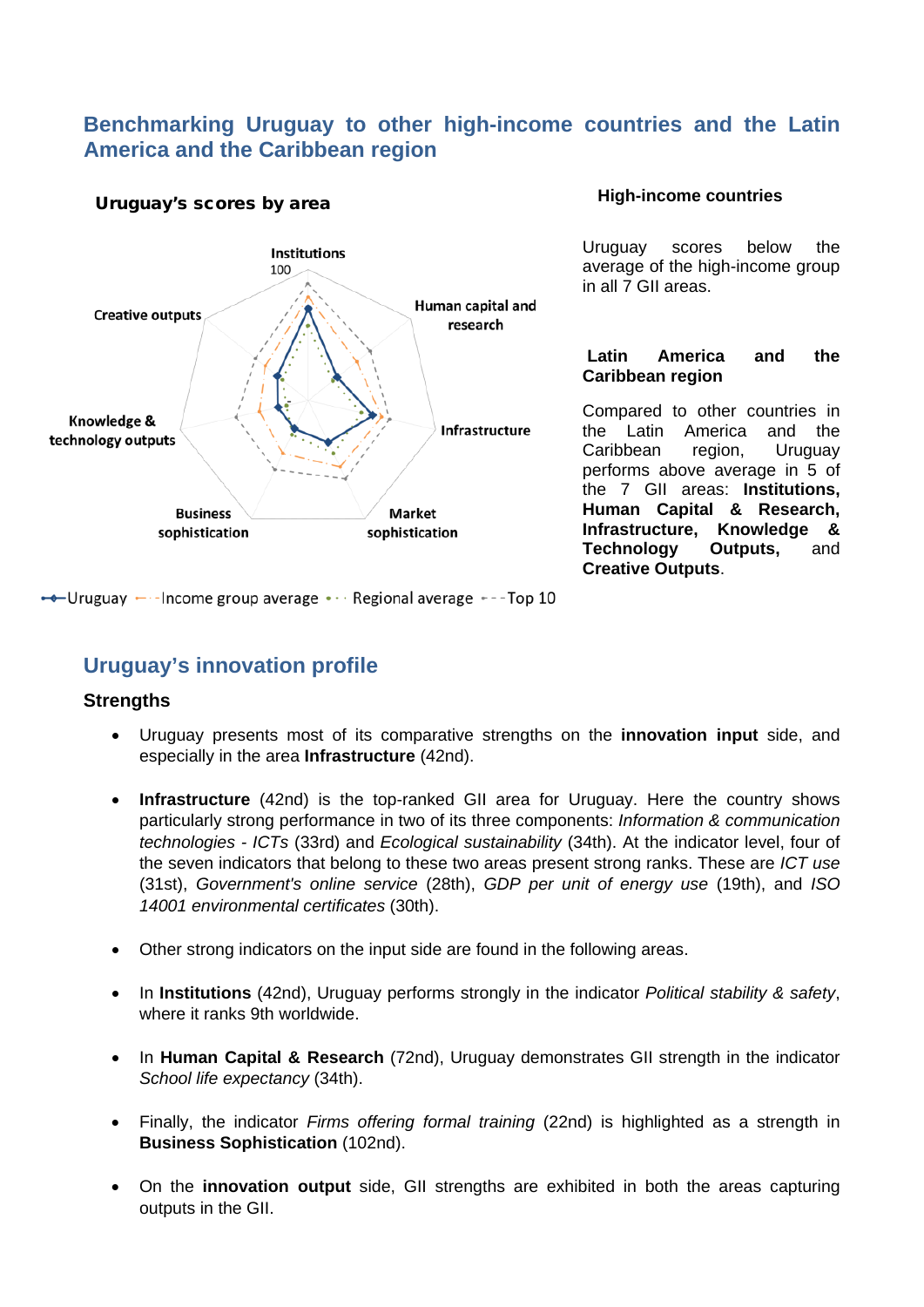- In **Knowledge & Technology Outputs** (61st), Uruguay shows strong performance in the indicators *ISO 9001 quality certificates* (18th) and *FDI outflows* (27th).
- The indicator *Wikipedia edits* (14th) is strong in **Creative Outputs** (55th).

#### **Weaknesses**

- Most GII weaknesses for Uruguay are found on the **innovation input** side of the GII, and especially in **Market Sophistication** (113th) and **Business Sophistication** (102nd).
- **Market Sophistication** (113th), the lowest-ranked area for Uruguay, is itself signaled as a weakness. Here the area *Investment* (114th) and two indicators – *Microfinance gross loans* (69th) and *Intensity of local competition* (104th) – presents relatively weak performance.
- The area *Knowledge absorption* (113th) and three indicators *R&D performed by business* (78th), *ICT services imports* (107th), and *Research talent in business enterprise* (80th) – are marked as relatively weak within **Business Sophistication** (102nd).
- In **Human Capital & Research** (72nd), Uruguay exhibits weaknesses in the indicators *Graduates in science & engineering* (81st) and *Global R&D companies' expenditures* (40th).
- Only one indicator, *Gross capital formation* (103rd), is weak in **Infrastructure** (42nd).
- On the **innovation output** side, only two indicators are signaled as weaknesses for Uruguay: *Intellectual property receipts* (100th) in **Knowledge & Technology Outputs** (61st) and *Industrial designs by origin* (113th) in **Creative Outputs** (55th).

The following figure presents a summary of Uruguay's ranks in the 7 GII areas, as well as the overall rank in the GII 2018.



Uruguay's rank in the GII 2018 and the 7 GII areas

Rank 1 is the highest possible in each pillar Total number of countries: 126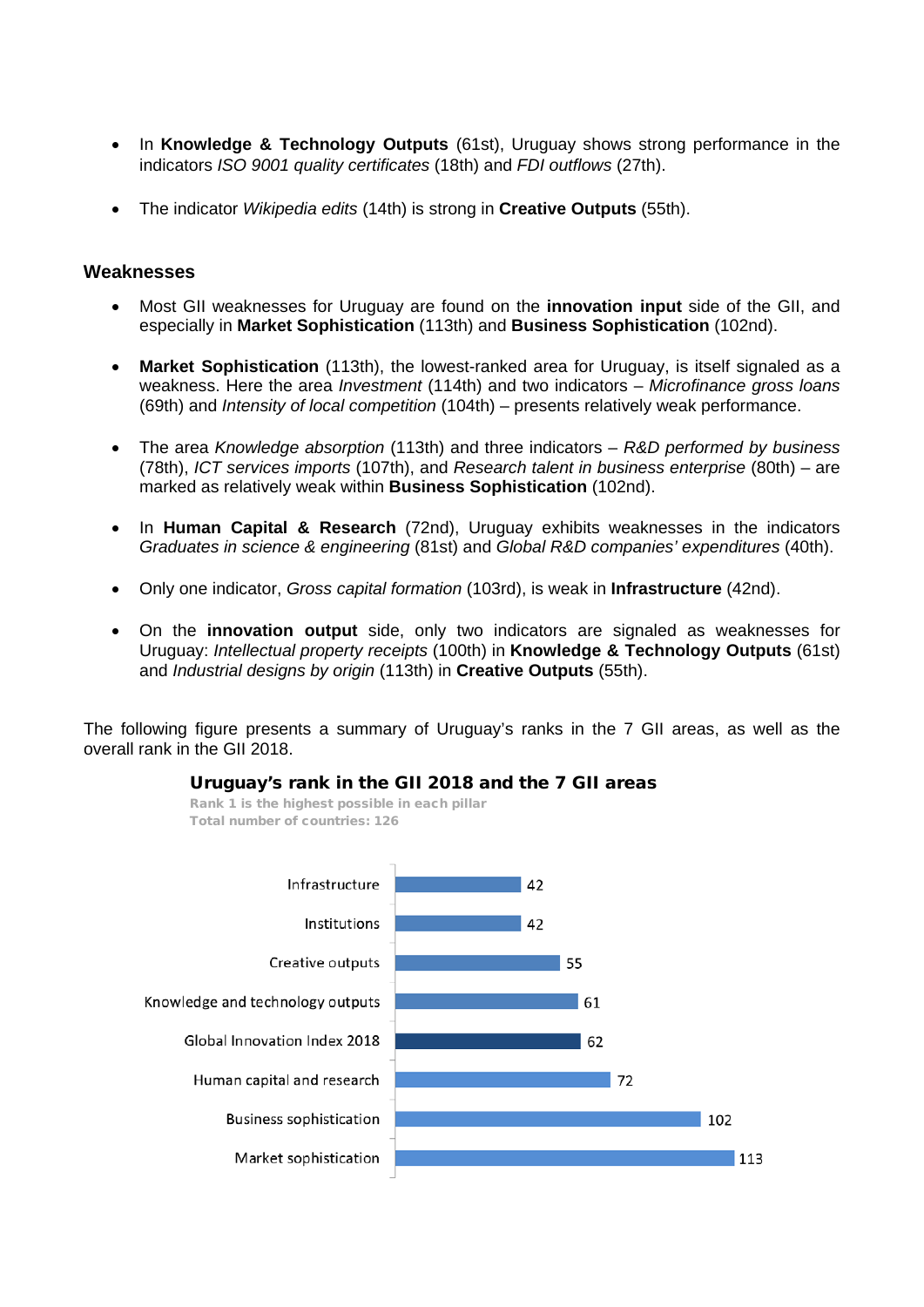# **Expected vs. Observed Innovation Performance**

The GII bubble chart shows the relationship between income levels (GDP per capita) and innovation performance (GII score). The depicted trendline gives an indication of the expected innovation performance at different levels of income. Countries located above the trendline are performing better that what would be expected based on their income level. Countries below the line are Innovation Under-performers relative to GDP.

Relative to GDP, Uruguay performs at its expected level of development.

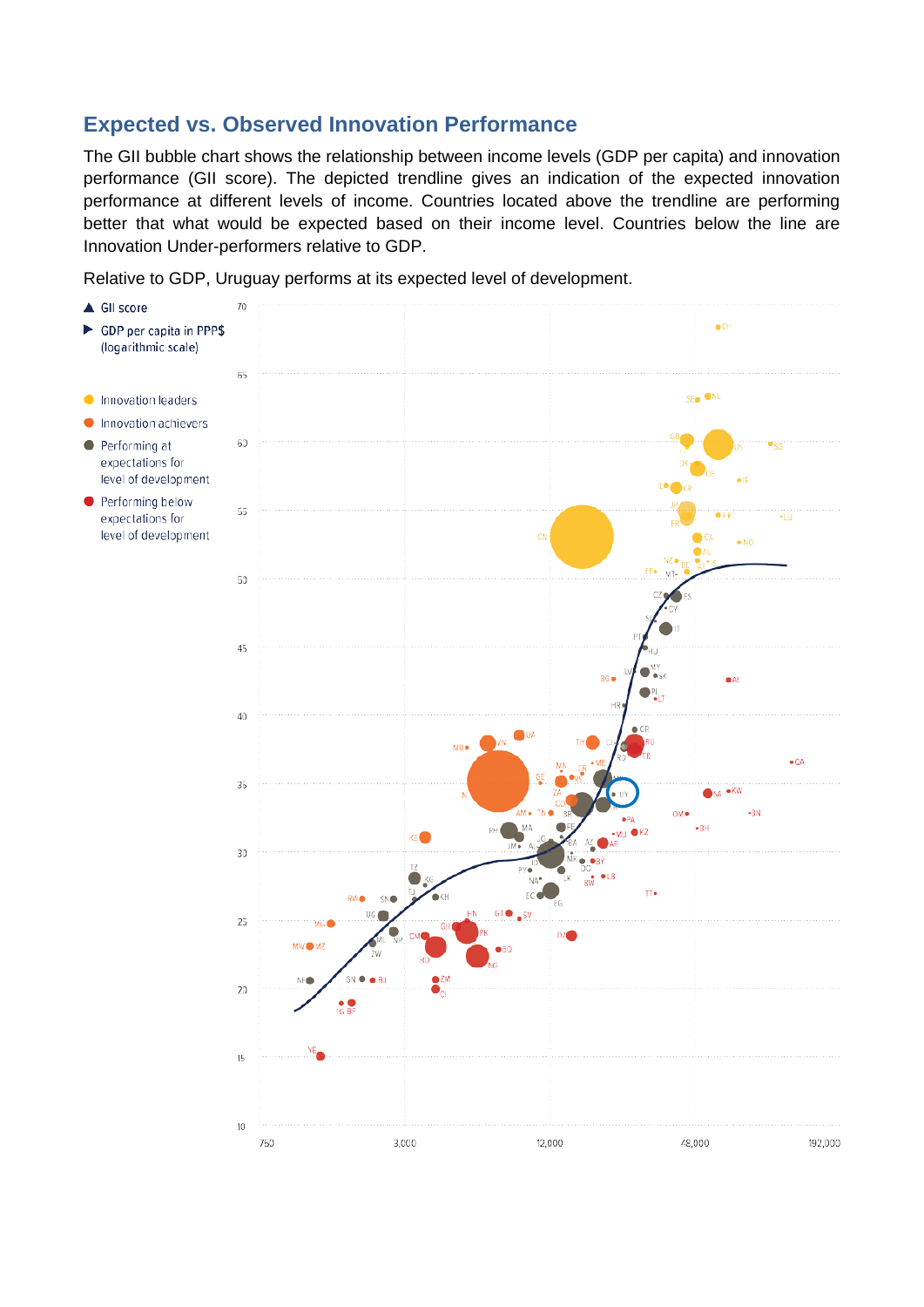# **Missing and Outdated Data**

More and better data improves the ability of a country to understand its strengths and weaknesses and give policymakers greater capacity to plan and adapt public policies accordingly. The GII 2018 covers 126 countries that complied with the minimum indicator coverage of 35 indicators in the Innovation Input Sub-Index (66%) and 18 indicators in the Innovation Output Sub-Index (66%).

The following tables show data for Uruguay that is not available or that is outdated.

#### **Missing Data**

| Code  | <b>Indicator</b>                                       | Country<br>Year | <b>Model</b><br>Year | <b>Source</b>                                              |
|-------|--------------------------------------------------------|-----------------|----------------------|------------------------------------------------------------|
| 2.1.2 | Government funding/pupil, secondary, %<br>GDP/cap      | n/a             | 2014                 | <b>UNESCO Institute for Statistics</b>                     |
| 2.2.3 | Tertiary inbound mobility, %                           | n/a             | 2016                 | <b>UNESCO Institute for Statistics</b>                     |
| 4.2.2 | Market capitalization, % GDP                           | n/a             | 2016                 | World Bank, World Development<br>Indicators                |
| 6.1.2 | PCT patents by origin/bn PPP\$ GDP                     | n/a             | 2017                 | <b>WIPO, Intellectual Property Statistics</b>              |
| 7.2.1 | Cultural & creative services exports, %<br>total trade | n/a             | 2016                 | WTO, Trade in Commercial Services                          |
| 7.2.3 | Entertainment & Media market/th pop. 15-<br>69         | n/a             | 2016                 | PwC's Global Entertainment and Media<br>Outlook, 2017-2021 |

#### **Outdated Data**

| Code  | <b>Indicator</b>                               | <b>Country</b><br>Year | <b>Model</b><br>Year | <b>Source</b>                                    |
|-------|------------------------------------------------|------------------------|----------------------|--------------------------------------------------|
| 2.1.1 | Expenditure on education, % GDP                | 2011                   | 2014                 | UNESCO Institute for Statistics                  |
| 2.1.3 | School life expectancy, years                  | 2015                   | 2016                 | <b>UNESCO Institute for Statistics</b>           |
| 2.1.5 | Pupil-teacher ratio, secondary                 | 2010                   | 2016                 | <b>UNESCO Institute for Statistics</b>           |
| 2.2.1 | Tertiary enrolment, % gross                    | 2015                   | 2016                 | <b>UNESCO Institute for Statistics</b>           |
| 2.2.2 | Graduates in science & engineering, %          | 2015                   | 2016                 | <b>UNESCO Institute for Statistics</b>           |
| 2.3.2 | Gross expenditure on R&D, % GDP                | 2015                   | 2016                 | <b>UNESCO Institute for Statistics</b>           |
| 4.1.3 | Microfinance gross loans, % GDP                | 2015                   | 2016                 | Microfinance Information Exchange, Mix<br>Market |
| 5.1.2 | Firms offering formal training, % firms        | 2010                   | 2013                 | World Bank, Enterprise Surveys                   |
| 5.1.3 | GERD performed by business, % GDP              | 2015                   | 2016                 | <b>UNESCO Institute for Statistics</b>           |
| 6.1.1 | Patents by origin/bn PPP\$ GDP                 | 2015                   | 2016                 | <b>WIPO, Intellectual Property Statistics</b>    |
| 6.1.3 | Utility models by origin/bn PPP\$ GDP          | 2015                   | 2016                 | <b>WIPO, Intellectual Property Statistics</b>    |
| 6.2.5 | High- & medium-high-tech manufactures,<br>$\%$ | 2012                   | 2015                 | <b>UNIDO, Industrial Statistics</b>              |
| 7.1.1 | Trademarks by origin/bn PPP\$ GDP              | 2015                   | 2016                 | <b>WIPO, Intellectual Property Statistics</b>    |
| 7.1.2 | Industrial designs by origin/bn PPP\$ GDP      | 2015                   | 2016                 | <b>WIPO, Intellectual Property Statistics</b>    |
| 7.2.4 | Printing & other media, % manufacturing        | 2012                   | 2015                 | <b>UNIDO, Industrial Statistics</b>              |
| 7.3.3 | Wikipedia edits/mn pop. 15–69                  | 2016                   | 2017                 | Wikimedia Foundation                             |